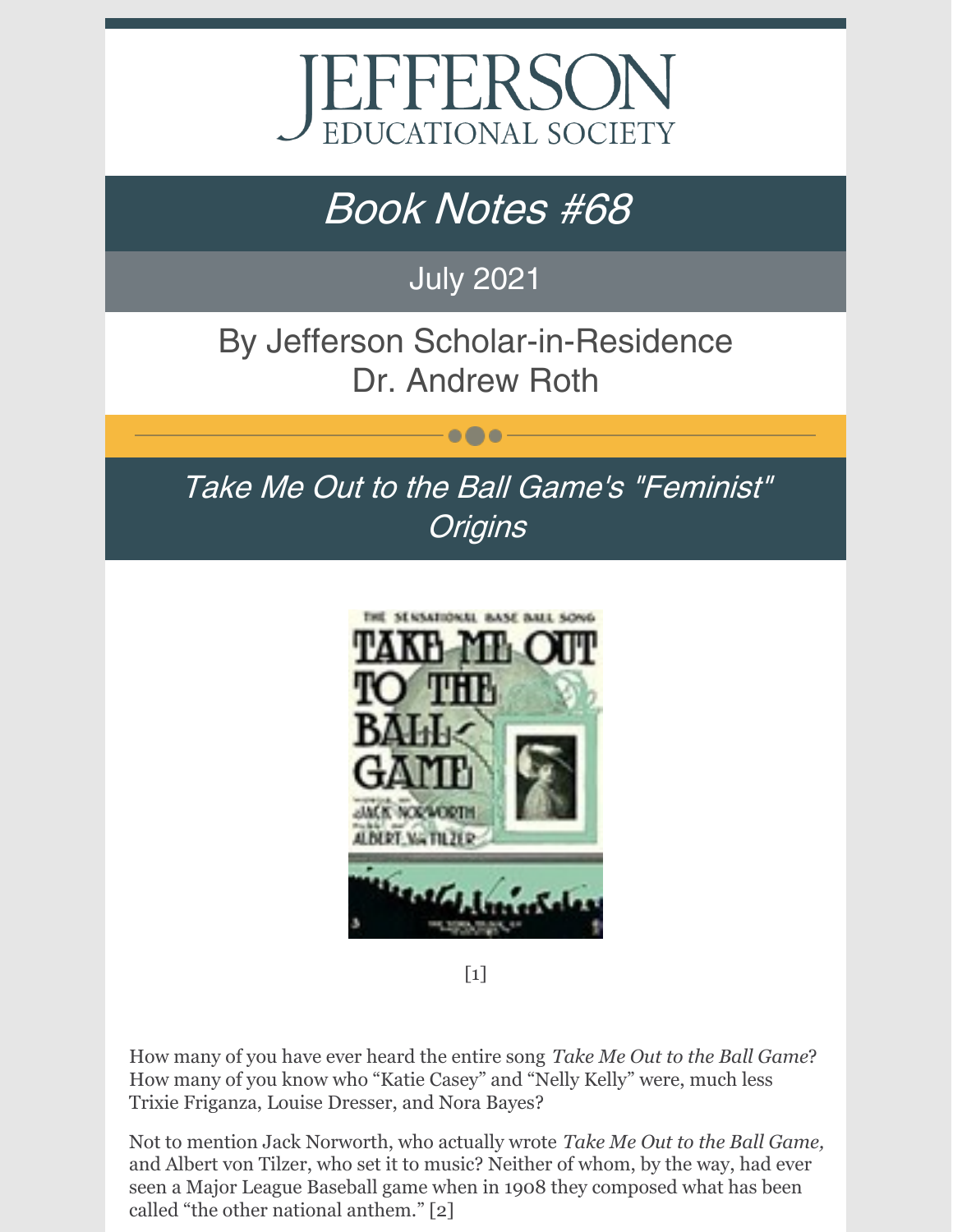As I've said numerous times, reader comments and suggestions are greatly appreciated; it was a suggestion from John, who, responding to the two earlier *Book Notes* on patriotic music, thought it might be fun to look into *Take Me Out to the Ball Game*. The song's back story, as it turns out, was both more fun and more interesting than I imagined. So, after three weeks of rather dense, if not intense, *Notes* on leadership, this week we'll return to a bit of whimsy by looking at the origins of *Take Me Out to the Ball Game*, its popular culture history, and the light it sheds, albeit faint, on women and immigrants in American history. While not the oldest of the hundreds of baseball-themed songs – that honor, it should interest Jeffersonians to know, apparently belongs to the *Baseball Polka*, which was first published in 1858 by a player from the Base Ball Club of Buffalo [3] – and even if, as one critic opined, "*Stardust* it ain't," [4] *Take Me Out to the Ball Game*, to borrow a Buffalo-area image, engulfs them all with its Niagara of popularity. Ouch!

While seeking a less clunky metaphor, let's briefly reprise *Take Me Out to the Ball Game's* more or less standard history before examining its much more interesting "back story." For almost everyone, the song is the chorus, not the other two stanzas singing of Katie Casey and, later, Nelly Kelly. As you know, the chorus sings:

"Take me out to the ball game, Take me out with the crowd. Buy me some peanuts and cracker jack, I don't care if I never get back, Let me root, root, root for the home team, If they don't win it's a shame. For it's one, two, three strikes, you're out, At the old ball game." [5]

The chorus has been played at the middle of the seventh inning – *The 7 th Inning Stretch* – for decades. The custom began in the 1970s when former Cleveland Indians owner and Baseball-Barnum Bill Veeck owned the Chicago White Sox. Allegedly, Veeck overheard Sox announcer Harry Caray singing the song to himself in the radio booth. Thinking if the fans heard Caray singing, off-key as it might be, they'd join in the singing. Veeck had a microphone placed in the booth. The fans heard, joined in song with the unsuspecting Caray, and an institution was born. [6]

It became an overwhelming national fad then tradition in ballparks across the country in the 1980s and 1990s when, for a short time, cable TV made the Chicago Cubs, not the Atlanta Braves, despite Atlanta's advertising slogan claiming otherwise, "America's Team." By then Caray, who had moved from the South Side Sox to the North Side Cubs on his way to becoming one of baseball's most celebrated announcers, sang it during the seventh-inning stretch at all Cubs home games for their WGN national cable TV audience.

Interestingly enough, it was sung at a baseball game for the first time in Los Angeles at a high school game. Its first use in the major leagues was in St. Louis during the fourth game of the 1934 World Series between the Cardinals legendary "Gashouse Gang" and the Detroit Tigers. [7] The Cardinals won in seven.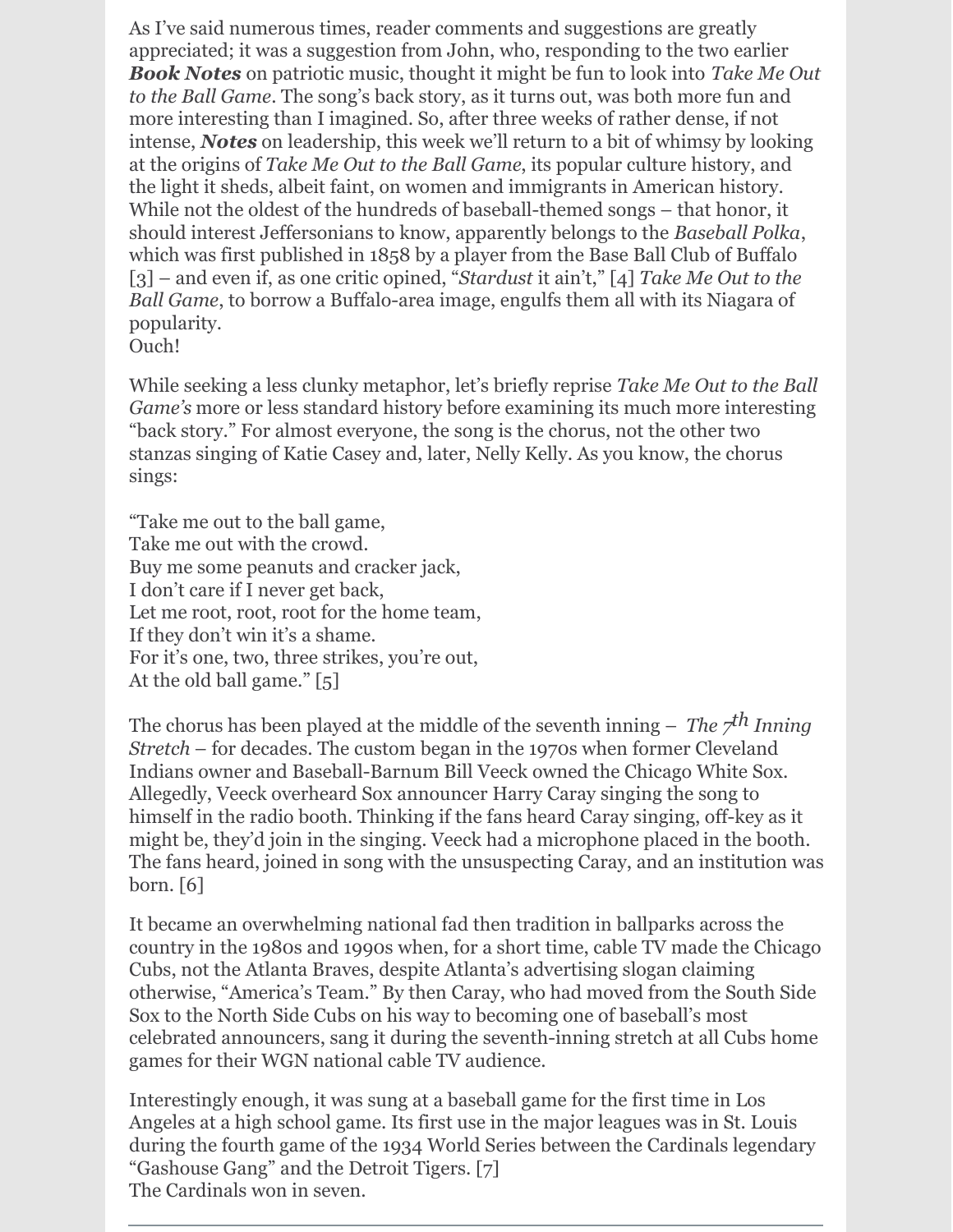*Historical Aside:* What's a gashouse? Before the use of natural gas became common, gas had to be manufactured in factories that turned coal into town gas, as it was called, for lighting and cooking. Town gas is a flammable gaseous fuel produced when coal is heated strongly in the absence of air. Distributed via a pipe network it was supplied to homes and businesses.

Factories making town gas were called gashouses.

They were smelly and dirty. Usually located in the worst part of town, they had a reputation for toughness and bad behavior. [8]

The 1934 Cardinals wore their uniforms dirty and played with a belligerence that earned them the label a bunch of "gas-housers," which then simply became "The Gashouse Gang." Leo Durocher, Frankie Frisch – the "Wild Horse of the Osage" – and Dizzy Dean were among their stars. [9]

According to its standard and abbreviated history, inspired by a sign that read "Baseball Today – Polo Grounds," Jack Norworth, a major star and songwriter on the era's vaudeville circuit, wrote *Take Me Out to the Ball Game* on the back of an envelope in 1908 while riding on a subway train. The envelope is in the baseball Hall of Fame.



As far as it goes, the account is apparently all true. [10]

The song's lyrics tell the story of Katie Casey, an Irish immigrant lass, which is important later, who was baseball mad and would only accept a date to go to the theater if her boyfriend first took her to a baseball game.

Here is the complete, original version of *Take Me Out to the Ball Game*.

Take Me Out to the Ball Game (Original 1908 Version)

Katie Casey was base ball mad. Had the fever and had it bad; Just to root for the home town crew, Ev'ry sou**\*** Katie blew. On a Saturday, her young beau Called to see if she'd like to go, To see a show but Miss Kate said, "No, I'll tell you what you can do."

## *Chorus*

"Take me out to the ball game, Take me out with the crowd. Buy me some peanuts and cracker jack, I don't care if I never get back, Let me root, root, root for the home team, If they don't win it's a shame. For it's one, two, three strikes, you're out, At the old ball game."

Katie Casey saw all the games, Knew the players by their first names;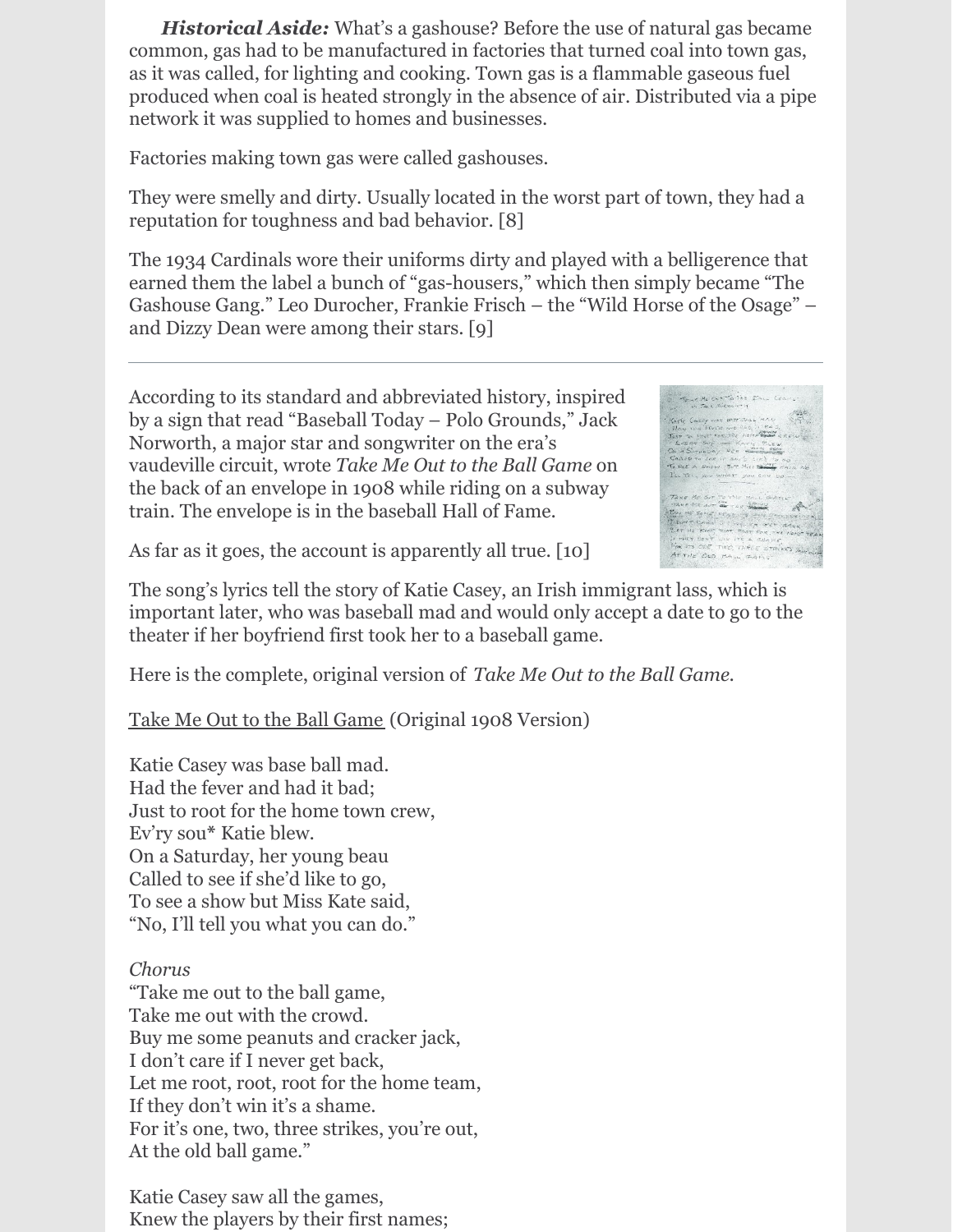Told the umpire he was wrong, All along good and strong. When the score was just two to two, Katie knew what to do, Just cheer up the boys she knew, She made the gang sing this song:

### *Chorus*

"Take me out to the ball game, Take me out with the crowd. Buy me some peanuts and cracker jack, I don't care if I never get back, Let me root, root, root for the home team, If they don't win it's a shame. For it's one, two, three strikes, you're out, At the old ball game." [11]

**\*** "Sou" was 1900s slang for a cheap coin of little value – "nickels and dimes," as it were!

The song celebrated Norworth's lover, vaudeville star in her own right and militant suffragette, Trixie Friganza. [12] Performed by Norworth and his second wife Nora Bayes, *Take Me Out to the Ball Game* became a vaudeville classic and later an American staple selected by the National Endowment for the Arts and the Recording Industry of America as one of the 365 Top Songs of the 20th century.  $\lceil 13 \rceil$ 

With Norworth's first wife Louise Dresser adding to the mix, the menage of vaudevillians Jack, Trixie (whose real name was Delia O'Callaghan [14]) and Nora, as always, makes the back story more interesting than the historical gloss.

We'll come back to that in a moment, but first what was vaudeville?

*Historical Aside:* Although in its French origin the word 'vaudeville' means a farce or light comedy with music and dancing, in America it was probably chosen to describe a certain type of music hall production simply because it sounded glamorous. Regardless, vaudeville was the most popular entertainment format of the late 19th and early 20th centuries. After the Civil War, it "marked the beginning of popular entertainment as big business … as savvy showmen" like Benjamin Franklin Keith took advantage of improved communications and transportation to create a national network of theaters. [15] It amalgamated aspects of music hall culture, burlesque, circuses, minstrel shows, amusement parks, and dime-museums to create the first stirrings of American mass culture.  $\lceil 16 \rceil$ 

A *vaudeville* was a live performance in a music hall or theater composed of a series of unrelated acts grouped together. It was a variety show. Frequently sauced with an element of the risqué as female vocalists and dancers cavorted in form-fitting, revealing gowns, a typical vaudeville program included singers both popular and classical, dancers, comedians, trained animals, magicians, jugglers, ventriloquists, lecturers, animal acts and assorted others.

Before he became the Andrew Lloyd Webber of 1900s Broadway, George M. Cohan – the original "Yankee Doodle Dandy" – and his family were major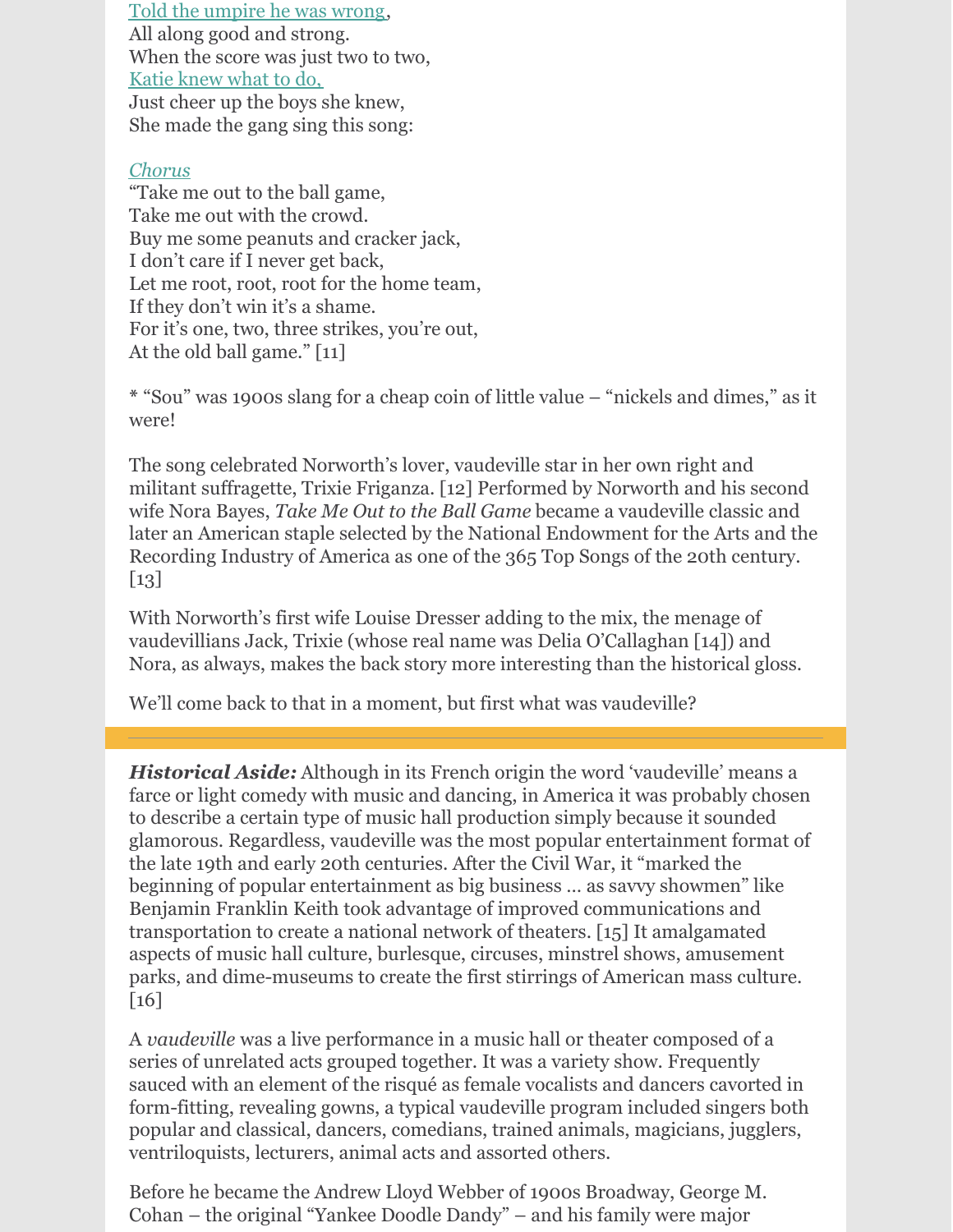vaudeville stars. Representing the more wholesome aspects of the genre, *The Four Cohans* were a song-and-dance quartet consisting of Cohan's father, mother, sister and George himself. They ended each performance with George telling the audience "Ladies and gentlemen, my mother thanks you, my father thanks you, my sister thanks you, and I thank you." [17]

Although live vaudeville waned in the 1920s and 1930s, the format dominated both radio (when radio was more than a jukebox) and early TV. *The Ed Sullivan Show* was vaudeville-come to-TV. (A quick, and purely generational, question: whatever happened to all those guys twirling pie plates on poles?) Almost all of the early movie, radio and television "stars" were former vaudevillians, like, among a host of others, Al Jolson, Jack Benny, Milton Berle, Kate Smith, Abbot and Costello, and Bob Hope.

Even with its politically pointed satire, *Saturday Night Live* is a direct descendant.

So, what is *Take Me Out to the Ball* Game's back story, which sheds a light on women and immigrants in American history? It involves the somewhat risqué nature of its origin, the suffragette background of that story's key figure – Trixie Friganza – and the fact that the woman in both versions – Katie Casey in 1908 and Nelly Kelly in 1927 – was Irish with immigrant antecedents.



Briefly, as sketched above, 29-year-old Jack Norworth, a major Tin Pan Alley figure of the era and

a member of the Songwriters Hall of Fame, wrote *Take Me Out to the Ball Game* in 1908 with his lover of the moment – Trixie Friganza – in mind. With von Tilzer's music and first recorded by Edward Meeker for Edison Records, it was one of the big hits of 1908. [18] A clip of Meeker's historic version can be found [here](https://www.youtube.com/watch?v=qXD19gWK4fU). In those days musical "hits" were determined by sheet music sales; the illustration at the beginning of this *Book Notes* is a photo reproduction of the original sheet music cover for *Take Me Out to the Ball Game*.

The woman pictured is Trixie Friganza.

The risqué nature of the song's origin pivots on the fact that Norworth wrote the song to woo Friganza, with whom he was having an affair. Actually, it is more complicated than that. Norworth was married to Louise Dresser, whom he was planning to leave in order to marry his co-star Nora Bayes, but en route to that decision he was dallying with Trixie. Eventually, Norworth divorced Dresser, parted with Friganza, and married Bayes. Bayes and Norworth were one of the era's top acts, numbering among their many famous offerings *Shine On, Harvest Moon.* The marriage didn't last. Bayes was the bigger star, made more money, and resented Norworth's womanizing. [19] They divorced in 1913. But before they did, the duo made *Take Me Out to the Ball Game* famous. Bayes was the first to sing it on a vaudeville stage. [20]

A sanitized version of some of this can be found in the 1949 Gene Kelly/Frank Sinatra movie *Take Me Out to the Ball Game*, the plot of which is similar to 1989's *Major League,* beloved of Cleveland Indians' fans in which a wily female owner attempts to wreck a franchise. A clip of Kelly and Sinatra singing *Take Me Out to*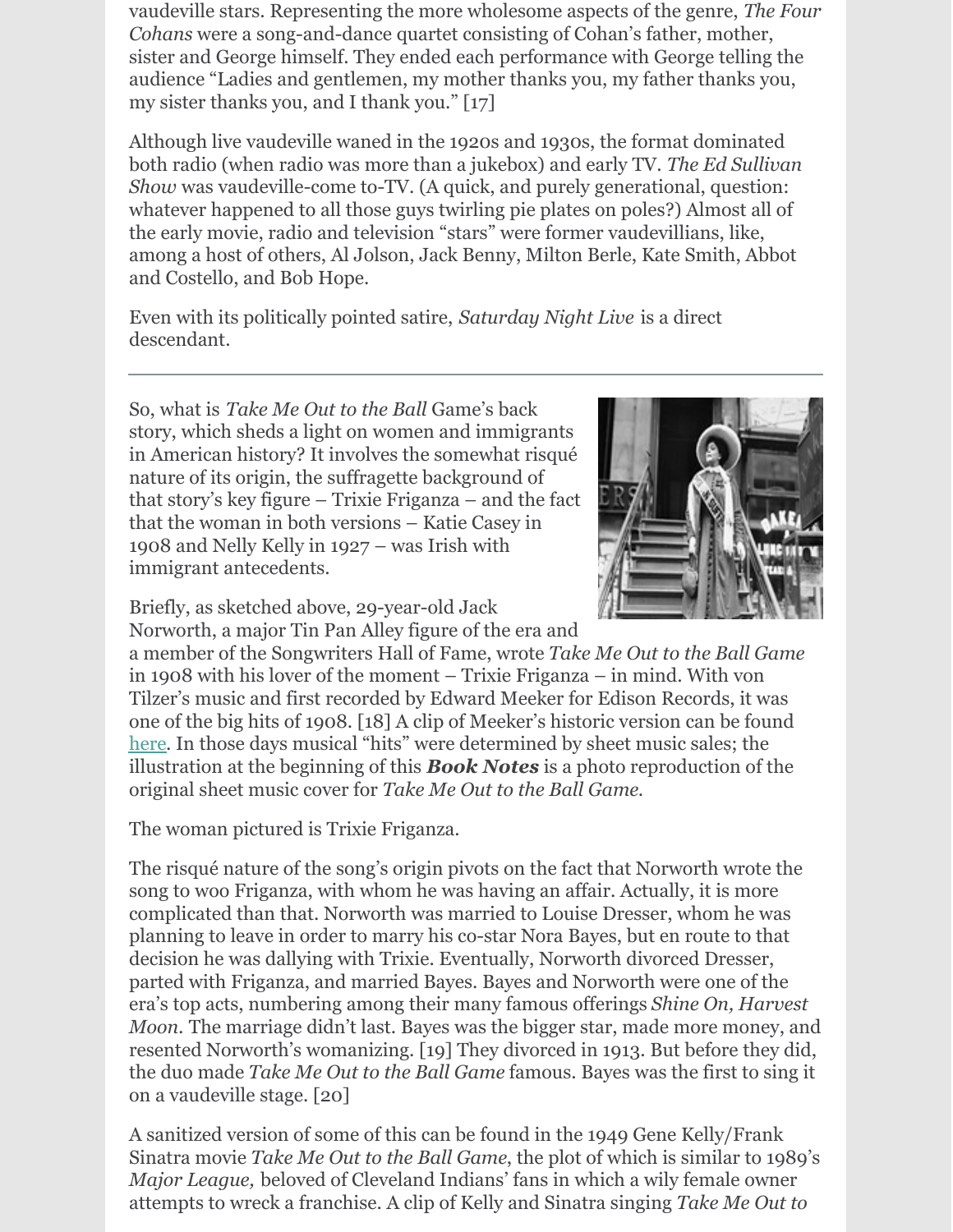#### *the Ball* Game can be found [here](https://www.youtube.com/watch?v=-r2luDoV9TI).

Regardless of the quartet of Norworth, Dresser, Friganza, and Bayes' sexual shenanigans, what shines that "faint light" on women in American history in all of this is Trixie Friganza [21] and the nature of the "pitch" Norworth made to woo her. Friganza was both a major vaudeville star in her own right and a militant suffragette and advocate for women's rights. As Anna Laymon says in *Smithsonian* magazine, "As a well-known comedic actress, Friganza was best known for playing larger-than-life characters, including Caroline Vokes in The Orchid and Mrs. Radcliffe in The Sweetest Girl in Paris. Off the stage, she was an influential and prominent suffragist who advocated for women's social and political equality." [22]

Friganza was not a passive advocate content to simply lend her name to a cause. She marched and spoke out in support of women's rights and the quest for the ballot. As Laymon continues, "Friganza, an unflinching supporter in the fight for the ballot, was a vital presence in a movement that needed to draw young, dynamic women into the cause. She attended rallies in support of women's right to vote, gave speeches to gathering



crowds, and donated generously to suffrage organizations. 'I do not believe any man – at least no man I know – is better fitted to form a political opinion than I am,' Friganza declared at a suffrage rally in New York City in 1908." [23]

Given that background, when her romantic involvement with Norworth began in 1907, he played to her feminist interests; he knew Katie Casey's desire to go to a ball game would appeal to Friganza. In the early days of baseball, the crowd was entirely male. It was a man's world almost never broached by a woman. Whether or not Friganza liked baseball, she would have supported Katie's desire to enter the man's sporting turf, "operating and existing in what is traditionally a man's space – the baseball stadium." [24] She would have understood Katie, who was 'baseball mad;' who 'knew all the players by name' and teased her beau 'if you want me to *go* with you, first take me out to a ball game.' Not only did Katie go to ball games, she, like Friganza, was no passive observer. She got into the spirit of the game, acting like any man baiting the umpire – "Told the umpire he was wrong" – and rousing the crowd to cheer, for "Katie knew what to do/Just cheer up the boys she knew/She made the gang sing this song" followed by the famous chorus.

In a lengthy yet marvelous essay at mlblogs.com, preeminent baseball historian John Thorn recounts how by 1910 *Take Me Out to the Ball Game* was a national sensation. It made Cracker Jacks a major commercial success, for although they had been around since the late 1800s their sales exploded after the song became a hit. More importantly, Thorn shares that von Tilzer had his publishing house produce a set of hand-painted glass slides to accompany performances of the song. The slides depicted a beau courting his girl and the girl demanding to be taken to a ball game. [25] This is one of the slides:

In addition to the feminist perspective, *Take Me Out to the Ball Game* also hints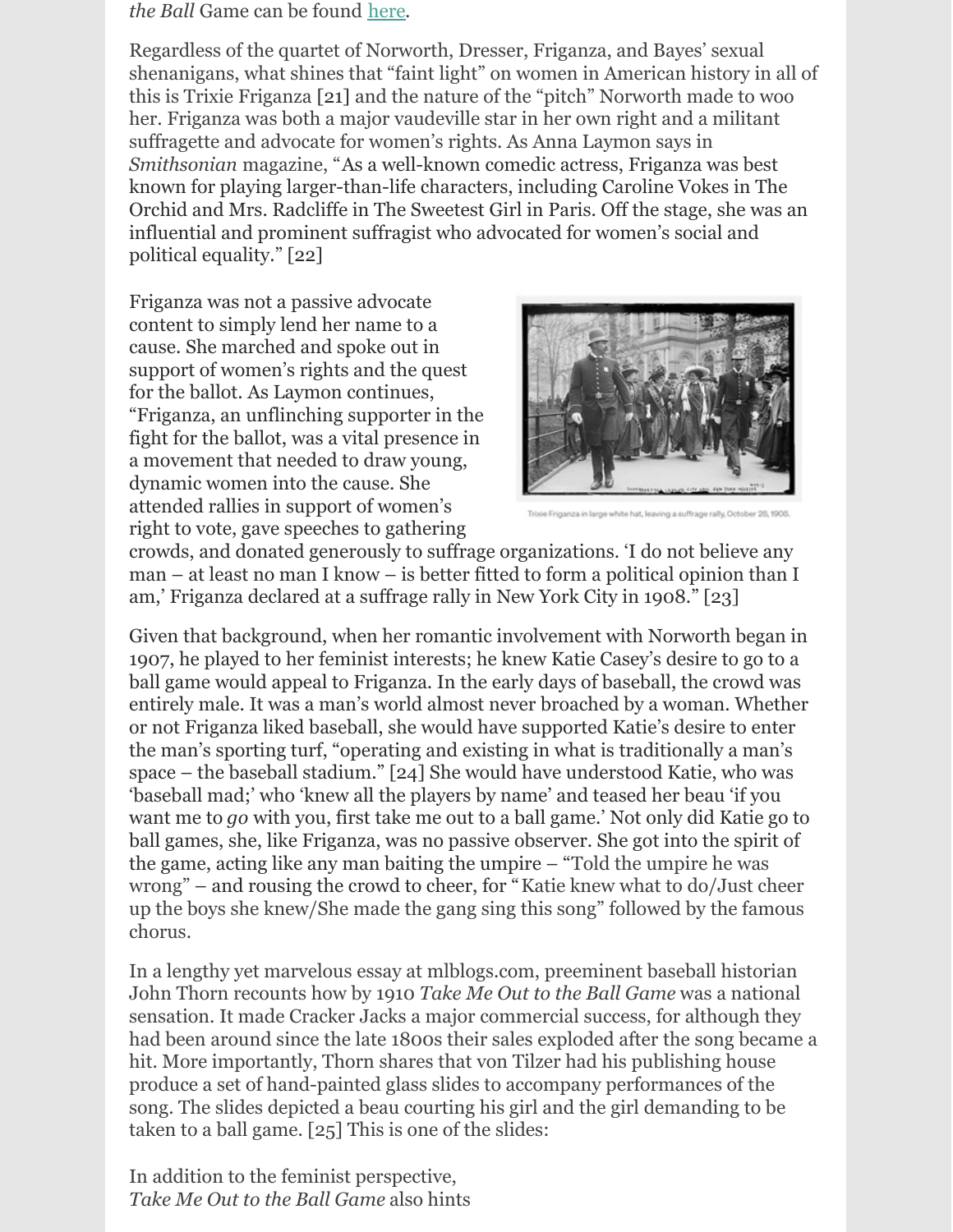at baseball's role in assimilating immigrants into American culture. It is no accident that in both versions the woman's name is Irish – Katie Casey and Nelly Kelly. Irish-Americans dominated early professional baseball and many of baseball's earliest stars were either Irish immigrants or first-generation American children of Irish immigrants. As Thorn,



who is Major League Baseball's official historian, [26] said in an interview on WUWM – 89.7 Milwaukee, "For an immigrant kid, baseball was a way into America." [27] Thorn, whose Polish Jewish parents survived the Holocaust, was born in Stuttgart, Germany and came to America in 1949. Settling in the Bronx, he said he fell in love with baseball cards before he loved the game because the other kids on his block were obsessed with it. [28]

So, becoming American, he fell in love with baseball.

His story is not unique.

In fact, it is one of the archetypal American stories in my *The American* **Tapestry Project** on WQLN/NPR1 which can be found [here](https://www.wqln.org/Listen/Podcasts/The-American-Tapestry-Project). Immigrants coming to America trying to figure out how to fit in begin not with high-minded ideals, but the stuff of everyday culture. And for large swaths of American history, a big part of that everyday culture was baseball.

Playing baseball, collecting baseball cards, talking baseball was a way for the new kid to fit in and find acceptance. As Thorn says, "Baseball is the game that identifies us as Americans. It's our family album. It's what connects us with previous generations within our own family and within the larger American family." [29]

Perhaps a tad naively, Thorn felt baseball to be "one place in life where it didn't matter who your father was or what your wallet held or what your skin color was. It seemed to me that baseball provided a model for what America might only wish to be or hope to be one day." [30]

In the 19th century, it was Irish and German Catholic immigrants; in the early 20th century, it was Italians and Eastern Europeans; in the mid-20th century Latinos from the Caribbean then Canadians and Australians and, in the late 20th century, Chinese, Koreans, and Japanese coming to America.

Some say baseball has a secret Irish history, or at least *Baseball Express* alleges and Katie Casey and Nelly Kelly would almost certainly agree. On St. Patrick's Day 1871 in New York City's Collier's Bar, the first professional baseball league was formed – the National Association of Professional Baseball Players. From John McGraw to Andy Leonard, the first Irish-born professional player, to some of the greats of the game like Pud Galvin and Tim O'Keefe and baseball's original home run king Roger Connor, Irish immigrants dominated early baseball. [31]

Baseball was a portal to acceptance in American society.

This was especially true in the Italian American community. Part of the enduring loyalty of Italian Americans to the New York Yankees– regardless of whether they live in New York City or Omaha, Nebraska or Fargo, ND or Erie, Pennsylvania – results from the 1930s, 1940s, and 1950s when the Yankees had Frankie Crosetti,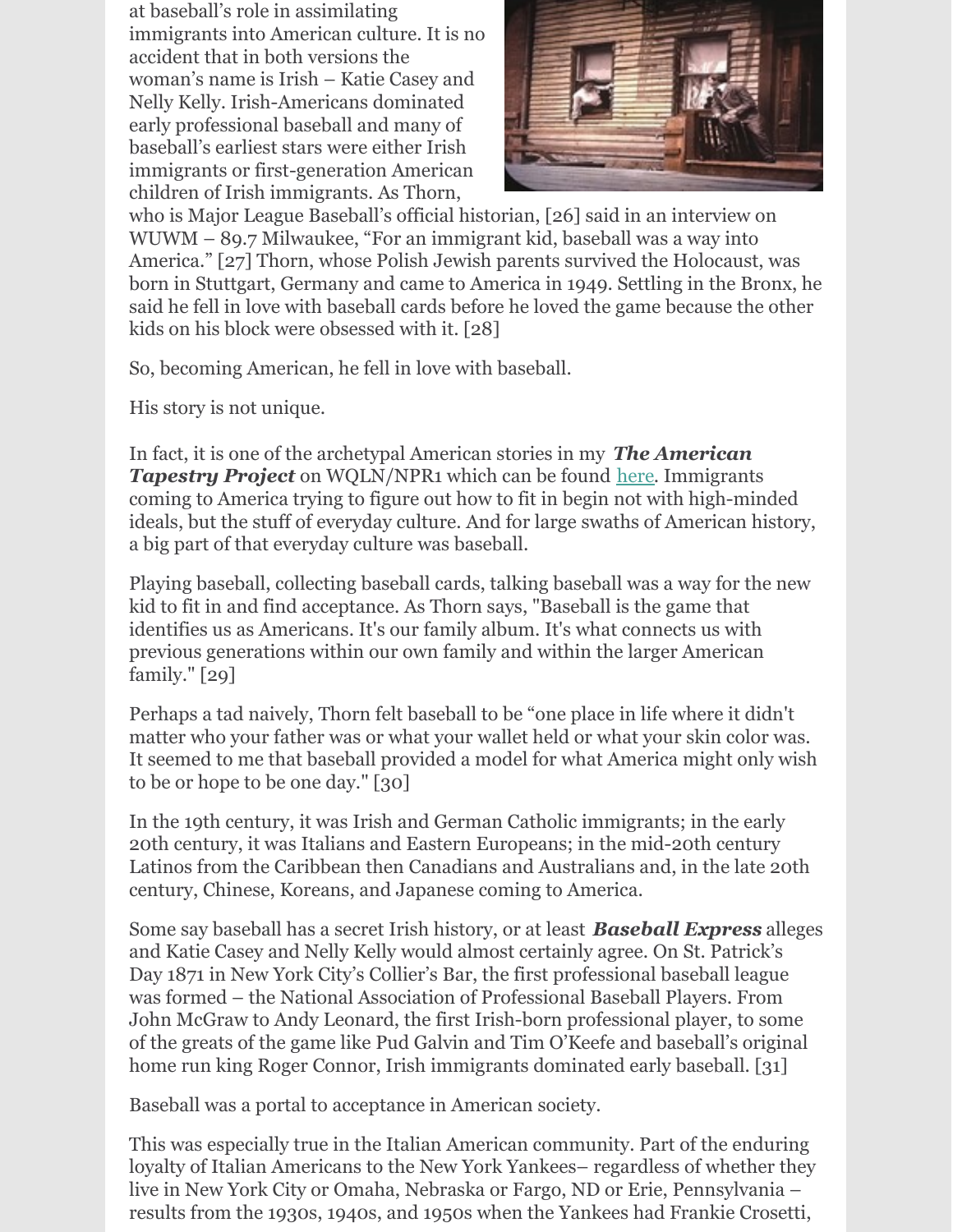Joe DiMaggio, and Yogi Berra.

It was Joltin Joe who cemented the relationship.

He was the first authentic Italian-American hero.

But before Joe D., there was western Pennsylvania's own Ed Abbaticchio – the first Italian American to play Major League Baseball and the first Italian American to play professional football. Abbaticchio's time predates the NFL, but he was paid to play football for the Latrobe Athletic Association, the first team entirely comprised of paid professionals. In 1895, Abbaticchio was paid \$50 a game to kick and play fullback. [32]

Primarily a second baseman and shortstop, Abbaticchio made his National League debut on September 4, 1897, for the Philadelphia Phillies. This was at a time when Italian immigrants came under vicious attacks by nativistic bigots.

Abbaticchio was a living rebuke to such insults. A great minor league hitter, as a major leaguer, he struggled over a 14-year career between 1897 and 1910 when he played for the Boston Doves – another name for the bedraggled Boston Braves. Abbaticchio played for the 1909 World Champion Pittsburgh Pirates, where he was a close friend of Pirate legend Honus Wagner. He almost won the 1908 pennant for the Pirates when a ball he hit into the stands was erroneously called foul by Hall of Fame umpire Hank O'Day. Over time the story evolved into an urban legend that Abbaticchio had cost the Pirates a pennant by hitting a woman in the stands with a batted ball. Actually, he hit a game-winning home run and the umpire blew the call. [33]

As Katie Casey would shout, "The ump's wrong!"

So, reader John was correct – there is more to *Take Me Out to the Ball Game* than "peanuts and Cracker Jacks." Its genesis has its own spice – which Trixie Friganza understood. Born Delia O'Callaghan she changed it to Trixie Friganza for the stage because in turn-of-the-century America an Italian name sounded more exotic. More importantly, to the attentive listener, the song highlights women's struggle for equal rights and baseball's role – sports, in general's role – in enlarging American society, welcoming the stranger, and making America a better place for it.

## *Take me out to the ball game!*

For those interested, here is Norworth's revised 1927 version. It is essentially the same except that Katie Casey is now Nelly Kelly and a few other minor tweaks. By 1927, the song was a major moneymaker, and Norworth reworked it to renew his copyright!

Take Me Out to the Ball Game – 1927 Version

Nelly Kelly loved baseball games, Knew the players, knew all their names, You could see her there ev'ry day, Shout "Hurray," when they'd play. Her boyfriend by the name of Joe Said, "To Coney Isle, dear, let's go," Then Nelly started to fret and pout, And to him I heard her shout.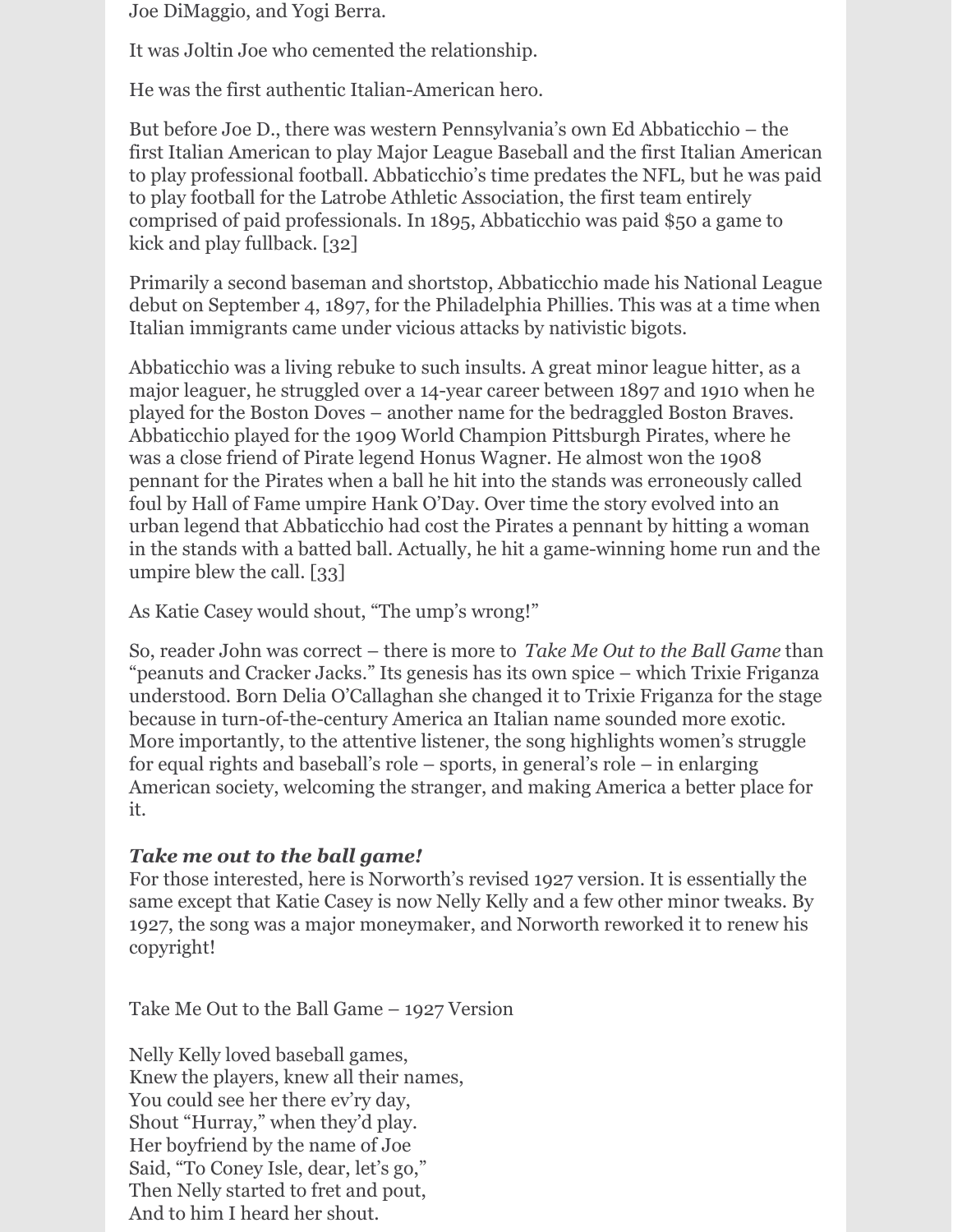*Chorus* Nelly Kelly was sure some fan, She would root just like any man, Told the umpire he was wrong, All along, good and strong. When the score was just two to two, Nelly Kelly knew what to do, Just cheer up the boys she knew, She made the gang sing this song. *Chorus* [34]

CORRECTION: An earlier version of these endnotes included two errors in the citations. First, in End Note #25, the correct author of the article is George Boziwick and not John Thorn. In his MLB blog, Thorn introduces a longer article by Boziwick about the origins of "Take Me Out to the Ball Game." Similarly, in End Note # 22, the correct link to Anna Laymon's **Smithsonian** magazine article is available [here](https://www.smithsonianmag.com/history/feminist-history-take-me-out-ball-game-180973307/). The Jefferson thanks George Boziwick, historian and former chief of the music division of the New York Public Library for the Performing Arts at Lincoln Center, for bringing this to Dr. Roth's attention. Mr. Boziwick conducted the research and originated the discussion of the feminist origins of "Take Me Out to the Ball Game." His research first appeared in Base Ball: A Journal of the Early Game. Jefferson, North Carolina: McFarland & Company, Inc., June 2, 2012. John Thorn was editor of Base Ball at the time Boziwick's article was published.

Tune in to my podcast, The American Tapestry Project on WQLN NPR 91.3FM public radio where I explore the post-1968 shattering of the American story by asking "What is the 'story of America'? Is there such a thing? Is there only one story, or are there many stories? If there are many stories, how are they woven, can they be woven, together to tell *the* story of America?" Past programs are posted to WQLN's website and can be foun[dhere](https://www.wqln.org/Listen/Podcasts/The-American-Tapestry-Project).



-- Andrew Roth, Ph.D. Scholar-in-Residence The Jefferson Educational Society [roth@jeserie.org](mailto:roth@jeserie.org)

This content is copyrighted by the Jefferson 2021.

#### End Notes

1. **Photo Credit:** *Take Me Out to the Ball Game original sheet music cover with Trixie Friganza* at **Wikicommons** available at <https://commons.wikimedia.org/wiki/File:TakeMeOutBallgameCover.jpg> accessed July 18, 2021.

2. *Take Me Out to the Ball Game* at **Library of Congress** available at <https://loc.gov/item/ihas.200153239> accessed July 18, 2021.

- 3. Ibid.
- 4. Ibid.

5. *Take Me Out to the Ball Game* , in **Baseball Almanac** available at https://www.baseball[almanac.com/poetry/po\\_stmo.shtml](https://www.baseball-almanac.com/poetry/po_stmo.shtml) accessed July 18, 2021.

6. Bastain, Jordan. *"How Harry started 'Take Me Out' tradition"* in **MLB.com/News** (January 14, 2021) available at <https://www.mlb.com/news/why-cubs-fans-sing-take-me-out-to-the-ballgame> accessed July 18,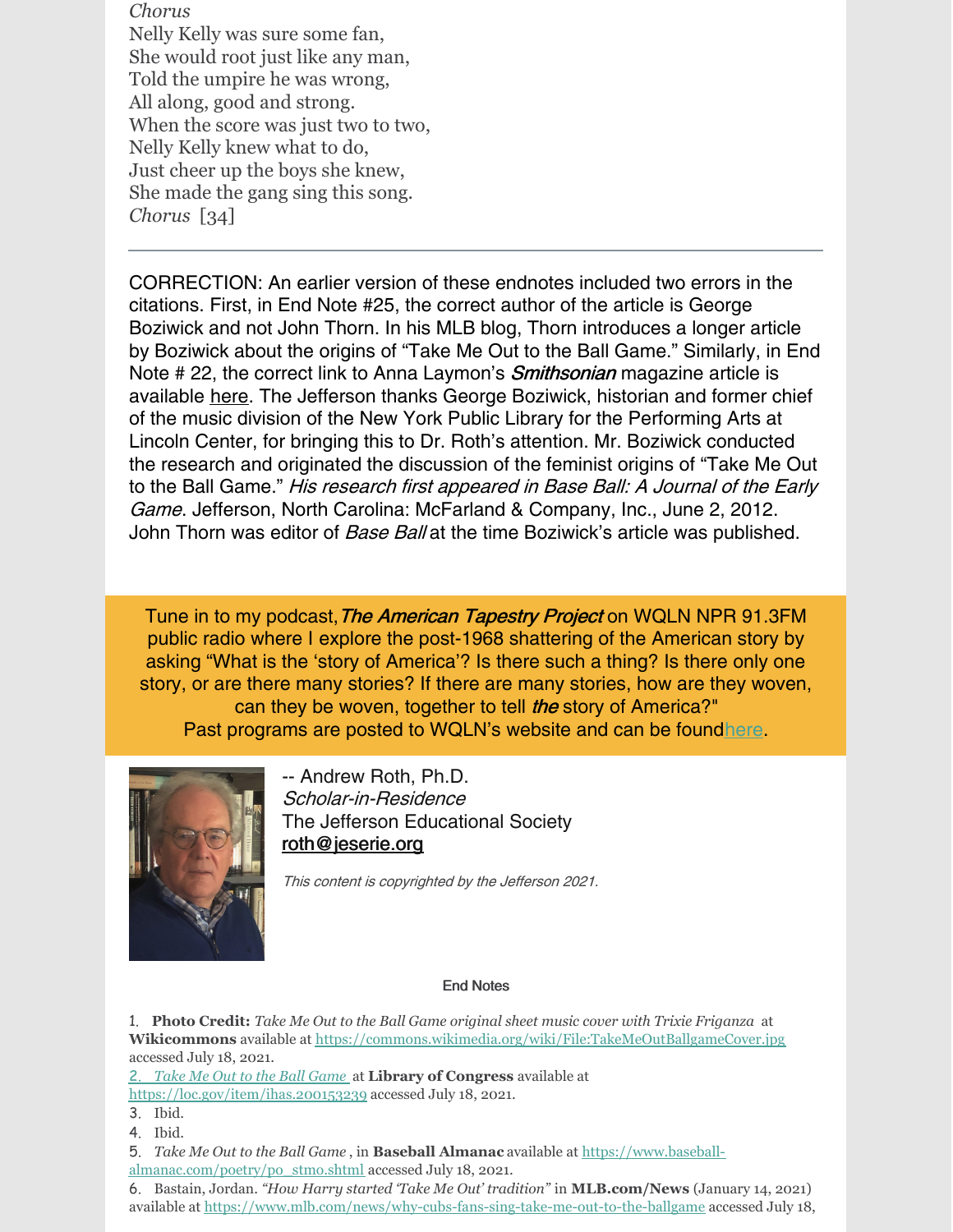$001$ 

| Out to the Ball Game. (New York: Hal Leonard Corp, 2008), p. 63 available<br>at https://archive.org/details/isbn 9781423431886 accessed July 18, 2021.<br>8. Gasworks in Wikipedia, the free encyclopedia available at https://en.wikipedia.org/wiki/Gasworks<br>accessed July 18, 2021.<br>9. "How the term 'Gashouse Gang' came about" History of Cardinals available at<br>https://www.historyofcardinals.com/how-the-term-gashouse-gang-came-about/ accessed July 18, 2021.<br>10. Take Me Out to the Ball Game at Library of Congress available at<br>https://loc.gov/item/ihas.200153239 accessed July 18, 2021.<br>11. Ibid.<br>12. Laymon, Anna, The Feminist History of 'Take Me Out to the Ball Game,' Smithsonian Magazine<br>(October 10, 2019) available at www.smithsonianmag.com accessed July 17, 2021.<br>13. "Take Me Out to the Ball Game," in Wikipedia, the free encyclopedia available at<br>https://en.wikipedia.org/wiki/Take Me Out to the Ball Game accessed July 18, 2021.<br>14. "Trixie Friganza," in Wikipedia, the free encyclopedia available at<br>https://en.wikipedia.org/wiki/Trixie Friganza accessed July 18, 2021.<br>15. "Vaudeville!" in Alan Trachtenberg's The Incorporation of America: Culture and Society in the<br>Gilded Age at https://xroads.virginia.edu/~MA02/easton/vaudeville/siteintro.html accessed July 18, 2021.<br>16. Ibid.<br>17. Quinn, M.V. "George M. Cohan: 'Born on the Fourth of July" in Irish America available at<br>https://irishamerica.com/2015/07/george-m-cohan-born-on-the-fourth-of-july/ accessed July 18, 2021.<br>18. Lewis, Susan. "The Story Behind the Most Famous Song in Baseball," at WRTI 90.1 available at<br>https://www.wrti.org/term/take-me-out-ballgame accessed July 18, 2021.<br>19. Kibler, Alison M. "Nora Bayes" in The Encyclopedia of Jewish Women available at<br>https://web.archive.org/web/20191109035528/https://jwa.org/encyclopedia/article/bayes-nora accessed<br>July 18, 2021.<br>20. "Take Me Out to the Ball Game," in Wikipedia, the free encyclopedia available at<br>https://en.wikipedia.org/wiki/Take Me Out to the Ball Game accessed July 18, 2021.<br>21. Photo of Trixie Friganza: This Photo by Unknown Author is licensed under CC BY-SA<br>22. Laymon, Anna, The Feminist History of Take Me Out to the Ball Game,' Smithsonian Magazine<br>(October 10, 2019) available at www.smithsonianmag.com accessed July 19, 2021.<br>23. Ibid.<br>24. Ibid.<br>25. Thorn, John. "Take Me Out to the Ball Game: The Story of Katie Casey and Our National Pastime" at<br>miblogs.com available at https://ourgame.miblogs.com/take-me-out-to-the-ball-game-the-story-of-katie-<br>casey-and-our-national-pastime-c8f76a0fc6ba accessed July 19, 2021. Both accompanying photos are from<br>the same source.<br>26. "John Thorn" in Society for American Baseball Research available at<br>https://sabr.org/awards/winner/john-thorn-2/ accessed July 19, 2021.<br>27. Thorn, John. "Why Baseball is Important to Immigrants" WUWM 89.7 Milwaukee (August 13, 2015)<br>available at https://www.wuwm.com/podcast/lake-effect-segments/2015-08-13/why-baseball-is-important-<br>to-immigrants accessed July 19, 2021.<br>28. "John Thorn," in Wikipedia, the free encyclopedia, available at<br>https://en.wikipedia.org/wiki/John Thorn accessed July 19, 2021.<br>29. Ibid.<br>30. Ibid.<br>31. "Baseball's Secret Irish History" at Baseball Express available at<br>https://www.baseballexpress.com/baseball-insider/baseball-irish-history accessed July 19, 2021.<br>32. Louisa, Angelo. "Ed Abbaticchio," Society for American Baseball Research available at<br>https://sabr.org/bioproj/person/ed-abbaticchio/ accessed July 19, 2021.<br>33. Ibid.<br>34. Take Me Out to the Ball Game, in Baseball Almanac available at https://www.baseball-<br>almanac.com/poetry/po stmo.shtml accessed July 18, 2021.<br><b>Subscribe to our publications mailing</b><br><b>Subscribe to our Book Notes mailing</b><br>list!<br>list! | 2021.                                                                                            |
|--------------------------------------------------------------------------------------------------------------------------------------------------------------------------------------------------------------------------------------------------------------------------------------------------------------------------------------------------------------------------------------------------------------------------------------------------------------------------------------------------------------------------------------------------------------------------------------------------------------------------------------------------------------------------------------------------------------------------------------------------------------------------------------------------------------------------------------------------------------------------------------------------------------------------------------------------------------------------------------------------------------------------------------------------------------------------------------------------------------------------------------------------------------------------------------------------------------------------------------------------------------------------------------------------------------------------------------------------------------------------------------------------------------------------------------------------------------------------------------------------------------------------------------------------------------------------------------------------------------------------------------------------------------------------------------------------------------------------------------------------------------------------------------------------------------------------------------------------------------------------------------------------------------------------------------------------------------------------------------------------------------------------------------------------------------------------------------------------------------------------------------------------------------------------------------------------------------------------------------------------------------------------------------------------------------------------------------------------------------------------------------------------------------------------------------------------------------------------------------------------------------------------------------------------------------------------------------------------------------------------------------------------------------------------------------------------------------------------------------------------------------------------------------------------------------------------------------------------------------------------------------------------------------------------------------------------------------------------------------------------------------------------------------------------------------------------------------------------------------------------------------------------------------------------------------------------------------------------------------------------------------------------------------------------------------------------------------------------------------------------------------------------------------------------------------------------------------------------------------------------------------------------------------------------------------------------------------------------------------------------------------------------------------------------------------------------------------------------------------------------------------------------------------------------------------------------------------------------------------------------------------------------------------------------------------------------------------------------------------------------------------------------------------------------------|--------------------------------------------------------------------------------------------------|
|                                                                                                                                                                                                                                                                                                                                                                                                                                                                                                                                                                                                                                                                                                                                                                                                                                                                                                                                                                                                                                                                                                                                                                                                                                                                                                                                                                                                                                                                                                                                                                                                                                                                                                                                                                                                                                                                                                                                                                                                                                                                                                                                                                                                                                                                                                                                                                                                                                                                                                                                                                                                                                                                                                                                                                                                                                                                                                                                                                                                                                                                                                                                                                                                                                                                                                                                                                                                                                                                                                                                                                                                                                                                                                                                                                                                                                                                                                                                                                                                                                                        | 7. Strasberg, Andy, Robert Thompson and Tim Wiles. Baseball's Greatest Hit: The Story of Take Me |
|                                                                                                                                                                                                                                                                                                                                                                                                                                                                                                                                                                                                                                                                                                                                                                                                                                                                                                                                                                                                                                                                                                                                                                                                                                                                                                                                                                                                                                                                                                                                                                                                                                                                                                                                                                                                                                                                                                                                                                                                                                                                                                                                                                                                                                                                                                                                                                                                                                                                                                                                                                                                                                                                                                                                                                                                                                                                                                                                                                                                                                                                                                                                                                                                                                                                                                                                                                                                                                                                                                                                                                                                                                                                                                                                                                                                                                                                                                                                                                                                                                                        |                                                                                                  |
|                                                                                                                                                                                                                                                                                                                                                                                                                                                                                                                                                                                                                                                                                                                                                                                                                                                                                                                                                                                                                                                                                                                                                                                                                                                                                                                                                                                                                                                                                                                                                                                                                                                                                                                                                                                                                                                                                                                                                                                                                                                                                                                                                                                                                                                                                                                                                                                                                                                                                                                                                                                                                                                                                                                                                                                                                                                                                                                                                                                                                                                                                                                                                                                                                                                                                                                                                                                                                                                                                                                                                                                                                                                                                                                                                                                                                                                                                                                                                                                                                                                        |                                                                                                  |
|                                                                                                                                                                                                                                                                                                                                                                                                                                                                                                                                                                                                                                                                                                                                                                                                                                                                                                                                                                                                                                                                                                                                                                                                                                                                                                                                                                                                                                                                                                                                                                                                                                                                                                                                                                                                                                                                                                                                                                                                                                                                                                                                                                                                                                                                                                                                                                                                                                                                                                                                                                                                                                                                                                                                                                                                                                                                                                                                                                                                                                                                                                                                                                                                                                                                                                                                                                                                                                                                                                                                                                                                                                                                                                                                                                                                                                                                                                                                                                                                                                                        |                                                                                                  |
|                                                                                                                                                                                                                                                                                                                                                                                                                                                                                                                                                                                                                                                                                                                                                                                                                                                                                                                                                                                                                                                                                                                                                                                                                                                                                                                                                                                                                                                                                                                                                                                                                                                                                                                                                                                                                                                                                                                                                                                                                                                                                                                                                                                                                                                                                                                                                                                                                                                                                                                                                                                                                                                                                                                                                                                                                                                                                                                                                                                                                                                                                                                                                                                                                                                                                                                                                                                                                                                                                                                                                                                                                                                                                                                                                                                                                                                                                                                                                                                                                                                        |                                                                                                  |
|                                                                                                                                                                                                                                                                                                                                                                                                                                                                                                                                                                                                                                                                                                                                                                                                                                                                                                                                                                                                                                                                                                                                                                                                                                                                                                                                                                                                                                                                                                                                                                                                                                                                                                                                                                                                                                                                                                                                                                                                                                                                                                                                                                                                                                                                                                                                                                                                                                                                                                                                                                                                                                                                                                                                                                                                                                                                                                                                                                                                                                                                                                                                                                                                                                                                                                                                                                                                                                                                                                                                                                                                                                                                                                                                                                                                                                                                                                                                                                                                                                                        |                                                                                                  |
|                                                                                                                                                                                                                                                                                                                                                                                                                                                                                                                                                                                                                                                                                                                                                                                                                                                                                                                                                                                                                                                                                                                                                                                                                                                                                                                                                                                                                                                                                                                                                                                                                                                                                                                                                                                                                                                                                                                                                                                                                                                                                                                                                                                                                                                                                                                                                                                                                                                                                                                                                                                                                                                                                                                                                                                                                                                                                                                                                                                                                                                                                                                                                                                                                                                                                                                                                                                                                                                                                                                                                                                                                                                                                                                                                                                                                                                                                                                                                                                                                                                        |                                                                                                  |
|                                                                                                                                                                                                                                                                                                                                                                                                                                                                                                                                                                                                                                                                                                                                                                                                                                                                                                                                                                                                                                                                                                                                                                                                                                                                                                                                                                                                                                                                                                                                                                                                                                                                                                                                                                                                                                                                                                                                                                                                                                                                                                                                                                                                                                                                                                                                                                                                                                                                                                                                                                                                                                                                                                                                                                                                                                                                                                                                                                                                                                                                                                                                                                                                                                                                                                                                                                                                                                                                                                                                                                                                                                                                                                                                                                                                                                                                                                                                                                                                                                                        |                                                                                                  |
|                                                                                                                                                                                                                                                                                                                                                                                                                                                                                                                                                                                                                                                                                                                                                                                                                                                                                                                                                                                                                                                                                                                                                                                                                                                                                                                                                                                                                                                                                                                                                                                                                                                                                                                                                                                                                                                                                                                                                                                                                                                                                                                                                                                                                                                                                                                                                                                                                                                                                                                                                                                                                                                                                                                                                                                                                                                                                                                                                                                                                                                                                                                                                                                                                                                                                                                                                                                                                                                                                                                                                                                                                                                                                                                                                                                                                                                                                                                                                                                                                                                        |                                                                                                  |
|                                                                                                                                                                                                                                                                                                                                                                                                                                                                                                                                                                                                                                                                                                                                                                                                                                                                                                                                                                                                                                                                                                                                                                                                                                                                                                                                                                                                                                                                                                                                                                                                                                                                                                                                                                                                                                                                                                                                                                                                                                                                                                                                                                                                                                                                                                                                                                                                                                                                                                                                                                                                                                                                                                                                                                                                                                                                                                                                                                                                                                                                                                                                                                                                                                                                                                                                                                                                                                                                                                                                                                                                                                                                                                                                                                                                                                                                                                                                                                                                                                                        |                                                                                                  |
|                                                                                                                                                                                                                                                                                                                                                                                                                                                                                                                                                                                                                                                                                                                                                                                                                                                                                                                                                                                                                                                                                                                                                                                                                                                                                                                                                                                                                                                                                                                                                                                                                                                                                                                                                                                                                                                                                                                                                                                                                                                                                                                                                                                                                                                                                                                                                                                                                                                                                                                                                                                                                                                                                                                                                                                                                                                                                                                                                                                                                                                                                                                                                                                                                                                                                                                                                                                                                                                                                                                                                                                                                                                                                                                                                                                                                                                                                                                                                                                                                                                        |                                                                                                  |
|                                                                                                                                                                                                                                                                                                                                                                                                                                                                                                                                                                                                                                                                                                                                                                                                                                                                                                                                                                                                                                                                                                                                                                                                                                                                                                                                                                                                                                                                                                                                                                                                                                                                                                                                                                                                                                                                                                                                                                                                                                                                                                                                                                                                                                                                                                                                                                                                                                                                                                                                                                                                                                                                                                                                                                                                                                                                                                                                                                                                                                                                                                                                                                                                                                                                                                                                                                                                                                                                                                                                                                                                                                                                                                                                                                                                                                                                                                                                                                                                                                                        |                                                                                                  |
|                                                                                                                                                                                                                                                                                                                                                                                                                                                                                                                                                                                                                                                                                                                                                                                                                                                                                                                                                                                                                                                                                                                                                                                                                                                                                                                                                                                                                                                                                                                                                                                                                                                                                                                                                                                                                                                                                                                                                                                                                                                                                                                                                                                                                                                                                                                                                                                                                                                                                                                                                                                                                                                                                                                                                                                                                                                                                                                                                                                                                                                                                                                                                                                                                                                                                                                                                                                                                                                                                                                                                                                                                                                                                                                                                                                                                                                                                                                                                                                                                                                        |                                                                                                  |
|                                                                                                                                                                                                                                                                                                                                                                                                                                                                                                                                                                                                                                                                                                                                                                                                                                                                                                                                                                                                                                                                                                                                                                                                                                                                                                                                                                                                                                                                                                                                                                                                                                                                                                                                                                                                                                                                                                                                                                                                                                                                                                                                                                                                                                                                                                                                                                                                                                                                                                                                                                                                                                                                                                                                                                                                                                                                                                                                                                                                                                                                                                                                                                                                                                                                                                                                                                                                                                                                                                                                                                                                                                                                                                                                                                                                                                                                                                                                                                                                                                                        |                                                                                                  |
|                                                                                                                                                                                                                                                                                                                                                                                                                                                                                                                                                                                                                                                                                                                                                                                                                                                                                                                                                                                                                                                                                                                                                                                                                                                                                                                                                                                                                                                                                                                                                                                                                                                                                                                                                                                                                                                                                                                                                                                                                                                                                                                                                                                                                                                                                                                                                                                                                                                                                                                                                                                                                                                                                                                                                                                                                                                                                                                                                                                                                                                                                                                                                                                                                                                                                                                                                                                                                                                                                                                                                                                                                                                                                                                                                                                                                                                                                                                                                                                                                                                        |                                                                                                  |
|                                                                                                                                                                                                                                                                                                                                                                                                                                                                                                                                                                                                                                                                                                                                                                                                                                                                                                                                                                                                                                                                                                                                                                                                                                                                                                                                                                                                                                                                                                                                                                                                                                                                                                                                                                                                                                                                                                                                                                                                                                                                                                                                                                                                                                                                                                                                                                                                                                                                                                                                                                                                                                                                                                                                                                                                                                                                                                                                                                                                                                                                                                                                                                                                                                                                                                                                                                                                                                                                                                                                                                                                                                                                                                                                                                                                                                                                                                                                                                                                                                                        |                                                                                                  |
|                                                                                                                                                                                                                                                                                                                                                                                                                                                                                                                                                                                                                                                                                                                                                                                                                                                                                                                                                                                                                                                                                                                                                                                                                                                                                                                                                                                                                                                                                                                                                                                                                                                                                                                                                                                                                                                                                                                                                                                                                                                                                                                                                                                                                                                                                                                                                                                                                                                                                                                                                                                                                                                                                                                                                                                                                                                                                                                                                                                                                                                                                                                                                                                                                                                                                                                                                                                                                                                                                                                                                                                                                                                                                                                                                                                                                                                                                                                                                                                                                                                        |                                                                                                  |
|                                                                                                                                                                                                                                                                                                                                                                                                                                                                                                                                                                                                                                                                                                                                                                                                                                                                                                                                                                                                                                                                                                                                                                                                                                                                                                                                                                                                                                                                                                                                                                                                                                                                                                                                                                                                                                                                                                                                                                                                                                                                                                                                                                                                                                                                                                                                                                                                                                                                                                                                                                                                                                                                                                                                                                                                                                                                                                                                                                                                                                                                                                                                                                                                                                                                                                                                                                                                                                                                                                                                                                                                                                                                                                                                                                                                                                                                                                                                                                                                                                                        |                                                                                                  |
|                                                                                                                                                                                                                                                                                                                                                                                                                                                                                                                                                                                                                                                                                                                                                                                                                                                                                                                                                                                                                                                                                                                                                                                                                                                                                                                                                                                                                                                                                                                                                                                                                                                                                                                                                                                                                                                                                                                                                                                                                                                                                                                                                                                                                                                                                                                                                                                                                                                                                                                                                                                                                                                                                                                                                                                                                                                                                                                                                                                                                                                                                                                                                                                                                                                                                                                                                                                                                                                                                                                                                                                                                                                                                                                                                                                                                                                                                                                                                                                                                                                        |                                                                                                  |
|                                                                                                                                                                                                                                                                                                                                                                                                                                                                                                                                                                                                                                                                                                                                                                                                                                                                                                                                                                                                                                                                                                                                                                                                                                                                                                                                                                                                                                                                                                                                                                                                                                                                                                                                                                                                                                                                                                                                                                                                                                                                                                                                                                                                                                                                                                                                                                                                                                                                                                                                                                                                                                                                                                                                                                                                                                                                                                                                                                                                                                                                                                                                                                                                                                                                                                                                                                                                                                                                                                                                                                                                                                                                                                                                                                                                                                                                                                                                                                                                                                                        |                                                                                                  |
|                                                                                                                                                                                                                                                                                                                                                                                                                                                                                                                                                                                                                                                                                                                                                                                                                                                                                                                                                                                                                                                                                                                                                                                                                                                                                                                                                                                                                                                                                                                                                                                                                                                                                                                                                                                                                                                                                                                                                                                                                                                                                                                                                                                                                                                                                                                                                                                                                                                                                                                                                                                                                                                                                                                                                                                                                                                                                                                                                                                                                                                                                                                                                                                                                                                                                                                                                                                                                                                                                                                                                                                                                                                                                                                                                                                                                                                                                                                                                                                                                                                        |                                                                                                  |
|                                                                                                                                                                                                                                                                                                                                                                                                                                                                                                                                                                                                                                                                                                                                                                                                                                                                                                                                                                                                                                                                                                                                                                                                                                                                                                                                                                                                                                                                                                                                                                                                                                                                                                                                                                                                                                                                                                                                                                                                                                                                                                                                                                                                                                                                                                                                                                                                                                                                                                                                                                                                                                                                                                                                                                                                                                                                                                                                                                                                                                                                                                                                                                                                                                                                                                                                                                                                                                                                                                                                                                                                                                                                                                                                                                                                                                                                                                                                                                                                                                                        |                                                                                                  |
|                                                                                                                                                                                                                                                                                                                                                                                                                                                                                                                                                                                                                                                                                                                                                                                                                                                                                                                                                                                                                                                                                                                                                                                                                                                                                                                                                                                                                                                                                                                                                                                                                                                                                                                                                                                                                                                                                                                                                                                                                                                                                                                                                                                                                                                                                                                                                                                                                                                                                                                                                                                                                                                                                                                                                                                                                                                                                                                                                                                                                                                                                                                                                                                                                                                                                                                                                                                                                                                                                                                                                                                                                                                                                                                                                                                                                                                                                                                                                                                                                                                        |                                                                                                  |
|                                                                                                                                                                                                                                                                                                                                                                                                                                                                                                                                                                                                                                                                                                                                                                                                                                                                                                                                                                                                                                                                                                                                                                                                                                                                                                                                                                                                                                                                                                                                                                                                                                                                                                                                                                                                                                                                                                                                                                                                                                                                                                                                                                                                                                                                                                                                                                                                                                                                                                                                                                                                                                                                                                                                                                                                                                                                                                                                                                                                                                                                                                                                                                                                                                                                                                                                                                                                                                                                                                                                                                                                                                                                                                                                                                                                                                                                                                                                                                                                                                                        |                                                                                                  |
|                                                                                                                                                                                                                                                                                                                                                                                                                                                                                                                                                                                                                                                                                                                                                                                                                                                                                                                                                                                                                                                                                                                                                                                                                                                                                                                                                                                                                                                                                                                                                                                                                                                                                                                                                                                                                                                                                                                                                                                                                                                                                                                                                                                                                                                                                                                                                                                                                                                                                                                                                                                                                                                                                                                                                                                                                                                                                                                                                                                                                                                                                                                                                                                                                                                                                                                                                                                                                                                                                                                                                                                                                                                                                                                                                                                                                                                                                                                                                                                                                                                        |                                                                                                  |
|                                                                                                                                                                                                                                                                                                                                                                                                                                                                                                                                                                                                                                                                                                                                                                                                                                                                                                                                                                                                                                                                                                                                                                                                                                                                                                                                                                                                                                                                                                                                                                                                                                                                                                                                                                                                                                                                                                                                                                                                                                                                                                                                                                                                                                                                                                                                                                                                                                                                                                                                                                                                                                                                                                                                                                                                                                                                                                                                                                                                                                                                                                                                                                                                                                                                                                                                                                                                                                                                                                                                                                                                                                                                                                                                                                                                                                                                                                                                                                                                                                                        |                                                                                                  |
|                                                                                                                                                                                                                                                                                                                                                                                                                                                                                                                                                                                                                                                                                                                                                                                                                                                                                                                                                                                                                                                                                                                                                                                                                                                                                                                                                                                                                                                                                                                                                                                                                                                                                                                                                                                                                                                                                                                                                                                                                                                                                                                                                                                                                                                                                                                                                                                                                                                                                                                                                                                                                                                                                                                                                                                                                                                                                                                                                                                                                                                                                                                                                                                                                                                                                                                                                                                                                                                                                                                                                                                                                                                                                                                                                                                                                                                                                                                                                                                                                                                        |                                                                                                  |
|                                                                                                                                                                                                                                                                                                                                                                                                                                                                                                                                                                                                                                                                                                                                                                                                                                                                                                                                                                                                                                                                                                                                                                                                                                                                                                                                                                                                                                                                                                                                                                                                                                                                                                                                                                                                                                                                                                                                                                                                                                                                                                                                                                                                                                                                                                                                                                                                                                                                                                                                                                                                                                                                                                                                                                                                                                                                                                                                                                                                                                                                                                                                                                                                                                                                                                                                                                                                                                                                                                                                                                                                                                                                                                                                                                                                                                                                                                                                                                                                                                                        |                                                                                                  |
|                                                                                                                                                                                                                                                                                                                                                                                                                                                                                                                                                                                                                                                                                                                                                                                                                                                                                                                                                                                                                                                                                                                                                                                                                                                                                                                                                                                                                                                                                                                                                                                                                                                                                                                                                                                                                                                                                                                                                                                                                                                                                                                                                                                                                                                                                                                                                                                                                                                                                                                                                                                                                                                                                                                                                                                                                                                                                                                                                                                                                                                                                                                                                                                                                                                                                                                                                                                                                                                                                                                                                                                                                                                                                                                                                                                                                                                                                                                                                                                                                                                        |                                                                                                  |
|                                                                                                                                                                                                                                                                                                                                                                                                                                                                                                                                                                                                                                                                                                                                                                                                                                                                                                                                                                                                                                                                                                                                                                                                                                                                                                                                                                                                                                                                                                                                                                                                                                                                                                                                                                                                                                                                                                                                                                                                                                                                                                                                                                                                                                                                                                                                                                                                                                                                                                                                                                                                                                                                                                                                                                                                                                                                                                                                                                                                                                                                                                                                                                                                                                                                                                                                                                                                                                                                                                                                                                                                                                                                                                                                                                                                                                                                                                                                                                                                                                                        |                                                                                                  |
|                                                                                                                                                                                                                                                                                                                                                                                                                                                                                                                                                                                                                                                                                                                                                                                                                                                                                                                                                                                                                                                                                                                                                                                                                                                                                                                                                                                                                                                                                                                                                                                                                                                                                                                                                                                                                                                                                                                                                                                                                                                                                                                                                                                                                                                                                                                                                                                                                                                                                                                                                                                                                                                                                                                                                                                                                                                                                                                                                                                                                                                                                                                                                                                                                                                                                                                                                                                                                                                                                                                                                                                                                                                                                                                                                                                                                                                                                                                                                                                                                                                        |                                                                                                  |
|                                                                                                                                                                                                                                                                                                                                                                                                                                                                                                                                                                                                                                                                                                                                                                                                                                                                                                                                                                                                                                                                                                                                                                                                                                                                                                                                                                                                                                                                                                                                                                                                                                                                                                                                                                                                                                                                                                                                                                                                                                                                                                                                                                                                                                                                                                                                                                                                                                                                                                                                                                                                                                                                                                                                                                                                                                                                                                                                                                                                                                                                                                                                                                                                                                                                                                                                                                                                                                                                                                                                                                                                                                                                                                                                                                                                                                                                                                                                                                                                                                                        |                                                                                                  |
|                                                                                                                                                                                                                                                                                                                                                                                                                                                                                                                                                                                                                                                                                                                                                                                                                                                                                                                                                                                                                                                                                                                                                                                                                                                                                                                                                                                                                                                                                                                                                                                                                                                                                                                                                                                                                                                                                                                                                                                                                                                                                                                                                                                                                                                                                                                                                                                                                                                                                                                                                                                                                                                                                                                                                                                                                                                                                                                                                                                                                                                                                                                                                                                                                                                                                                                                                                                                                                                                                                                                                                                                                                                                                                                                                                                                                                                                                                                                                                                                                                                        |                                                                                                  |
|                                                                                                                                                                                                                                                                                                                                                                                                                                                                                                                                                                                                                                                                                                                                                                                                                                                                                                                                                                                                                                                                                                                                                                                                                                                                                                                                                                                                                                                                                                                                                                                                                                                                                                                                                                                                                                                                                                                                                                                                                                                                                                                                                                                                                                                                                                                                                                                                                                                                                                                                                                                                                                                                                                                                                                                                                                                                                                                                                                                                                                                                                                                                                                                                                                                                                                                                                                                                                                                                                                                                                                                                                                                                                                                                                                                                                                                                                                                                                                                                                                                        |                                                                                                  |
|                                                                                                                                                                                                                                                                                                                                                                                                                                                                                                                                                                                                                                                                                                                                                                                                                                                                                                                                                                                                                                                                                                                                                                                                                                                                                                                                                                                                                                                                                                                                                                                                                                                                                                                                                                                                                                                                                                                                                                                                                                                                                                                                                                                                                                                                                                                                                                                                                                                                                                                                                                                                                                                                                                                                                                                                                                                                                                                                                                                                                                                                                                                                                                                                                                                                                                                                                                                                                                                                                                                                                                                                                                                                                                                                                                                                                                                                                                                                                                                                                                                        |                                                                                                  |
|                                                                                                                                                                                                                                                                                                                                                                                                                                                                                                                                                                                                                                                                                                                                                                                                                                                                                                                                                                                                                                                                                                                                                                                                                                                                                                                                                                                                                                                                                                                                                                                                                                                                                                                                                                                                                                                                                                                                                                                                                                                                                                                                                                                                                                                                                                                                                                                                                                                                                                                                                                                                                                                                                                                                                                                                                                                                                                                                                                                                                                                                                                                                                                                                                                                                                                                                                                                                                                                                                                                                                                                                                                                                                                                                                                                                                                                                                                                                                                                                                                                        |                                                                                                  |
|                                                                                                                                                                                                                                                                                                                                                                                                                                                                                                                                                                                                                                                                                                                                                                                                                                                                                                                                                                                                                                                                                                                                                                                                                                                                                                                                                                                                                                                                                                                                                                                                                                                                                                                                                                                                                                                                                                                                                                                                                                                                                                                                                                                                                                                                                                                                                                                                                                                                                                                                                                                                                                                                                                                                                                                                                                                                                                                                                                                                                                                                                                                                                                                                                                                                                                                                                                                                                                                                                                                                                                                                                                                                                                                                                                                                                                                                                                                                                                                                                                                        |                                                                                                  |
|                                                                                                                                                                                                                                                                                                                                                                                                                                                                                                                                                                                                                                                                                                                                                                                                                                                                                                                                                                                                                                                                                                                                                                                                                                                                                                                                                                                                                                                                                                                                                                                                                                                                                                                                                                                                                                                                                                                                                                                                                                                                                                                                                                                                                                                                                                                                                                                                                                                                                                                                                                                                                                                                                                                                                                                                                                                                                                                                                                                                                                                                                                                                                                                                                                                                                                                                                                                                                                                                                                                                                                                                                                                                                                                                                                                                                                                                                                                                                                                                                                                        |                                                                                                  |
|                                                                                                                                                                                                                                                                                                                                                                                                                                                                                                                                                                                                                                                                                                                                                                                                                                                                                                                                                                                                                                                                                                                                                                                                                                                                                                                                                                                                                                                                                                                                                                                                                                                                                                                                                                                                                                                                                                                                                                                                                                                                                                                                                                                                                                                                                                                                                                                                                                                                                                                                                                                                                                                                                                                                                                                                                                                                                                                                                                                                                                                                                                                                                                                                                                                                                                                                                                                                                                                                                                                                                                                                                                                                                                                                                                                                                                                                                                                                                                                                                                                        |                                                                                                  |
|                                                                                                                                                                                                                                                                                                                                                                                                                                                                                                                                                                                                                                                                                                                                                                                                                                                                                                                                                                                                                                                                                                                                                                                                                                                                                                                                                                                                                                                                                                                                                                                                                                                                                                                                                                                                                                                                                                                                                                                                                                                                                                                                                                                                                                                                                                                                                                                                                                                                                                                                                                                                                                                                                                                                                                                                                                                                                                                                                                                                                                                                                                                                                                                                                                                                                                                                                                                                                                                                                                                                                                                                                                                                                                                                                                                                                                                                                                                                                                                                                                                        |                                                                                                  |
|                                                                                                                                                                                                                                                                                                                                                                                                                                                                                                                                                                                                                                                                                                                                                                                                                                                                                                                                                                                                                                                                                                                                                                                                                                                                                                                                                                                                                                                                                                                                                                                                                                                                                                                                                                                                                                                                                                                                                                                                                                                                                                                                                                                                                                                                                                                                                                                                                                                                                                                                                                                                                                                                                                                                                                                                                                                                                                                                                                                                                                                                                                                                                                                                                                                                                                                                                                                                                                                                                                                                                                                                                                                                                                                                                                                                                                                                                                                                                                                                                                                        |                                                                                                  |
|                                                                                                                                                                                                                                                                                                                                                                                                                                                                                                                                                                                                                                                                                                                                                                                                                                                                                                                                                                                                                                                                                                                                                                                                                                                                                                                                                                                                                                                                                                                                                                                                                                                                                                                                                                                                                                                                                                                                                                                                                                                                                                                                                                                                                                                                                                                                                                                                                                                                                                                                                                                                                                                                                                                                                                                                                                                                                                                                                                                                                                                                                                                                                                                                                                                                                                                                                                                                                                                                                                                                                                                                                                                                                                                                                                                                                                                                                                                                                                                                                                                        |                                                                                                  |
|                                                                                                                                                                                                                                                                                                                                                                                                                                                                                                                                                                                                                                                                                                                                                                                                                                                                                                                                                                                                                                                                                                                                                                                                                                                                                                                                                                                                                                                                                                                                                                                                                                                                                                                                                                                                                                                                                                                                                                                                                                                                                                                                                                                                                                                                                                                                                                                                                                                                                                                                                                                                                                                                                                                                                                                                                                                                                                                                                                                                                                                                                                                                                                                                                                                                                                                                                                                                                                                                                                                                                                                                                                                                                                                                                                                                                                                                                                                                                                                                                                                        |                                                                                                  |
|                                                                                                                                                                                                                                                                                                                                                                                                                                                                                                                                                                                                                                                                                                                                                                                                                                                                                                                                                                                                                                                                                                                                                                                                                                                                                                                                                                                                                                                                                                                                                                                                                                                                                                                                                                                                                                                                                                                                                                                                                                                                                                                                                                                                                                                                                                                                                                                                                                                                                                                                                                                                                                                                                                                                                                                                                                                                                                                                                                                                                                                                                                                                                                                                                                                                                                                                                                                                                                                                                                                                                                                                                                                                                                                                                                                                                                                                                                                                                                                                                                                        |                                                                                                  |
|                                                                                                                                                                                                                                                                                                                                                                                                                                                                                                                                                                                                                                                                                                                                                                                                                                                                                                                                                                                                                                                                                                                                                                                                                                                                                                                                                                                                                                                                                                                                                                                                                                                                                                                                                                                                                                                                                                                                                                                                                                                                                                                                                                                                                                                                                                                                                                                                                                                                                                                                                                                                                                                                                                                                                                                                                                                                                                                                                                                                                                                                                                                                                                                                                                                                                                                                                                                                                                                                                                                                                                                                                                                                                                                                                                                                                                                                                                                                                                                                                                                        |                                                                                                  |
|                                                                                                                                                                                                                                                                                                                                                                                                                                                                                                                                                                                                                                                                                                                                                                                                                                                                                                                                                                                                                                                                                                                                                                                                                                                                                                                                                                                                                                                                                                                                                                                                                                                                                                                                                                                                                                                                                                                                                                                                                                                                                                                                                                                                                                                                                                                                                                                                                                                                                                                                                                                                                                                                                                                                                                                                                                                                                                                                                                                                                                                                                                                                                                                                                                                                                                                                                                                                                                                                                                                                                                                                                                                                                                                                                                                                                                                                                                                                                                                                                                                        |                                                                                                  |
|                                                                                                                                                                                                                                                                                                                                                                                                                                                                                                                                                                                                                                                                                                                                                                                                                                                                                                                                                                                                                                                                                                                                                                                                                                                                                                                                                                                                                                                                                                                                                                                                                                                                                                                                                                                                                                                                                                                                                                                                                                                                                                                                                                                                                                                                                                                                                                                                                                                                                                                                                                                                                                                                                                                                                                                                                                                                                                                                                                                                                                                                                                                                                                                                                                                                                                                                                                                                                                                                                                                                                                                                                                                                                                                                                                                                                                                                                                                                                                                                                                                        |                                                                                                  |
|                                                                                                                                                                                                                                                                                                                                                                                                                                                                                                                                                                                                                                                                                                                                                                                                                                                                                                                                                                                                                                                                                                                                                                                                                                                                                                                                                                                                                                                                                                                                                                                                                                                                                                                                                                                                                                                                                                                                                                                                                                                                                                                                                                                                                                                                                                                                                                                                                                                                                                                                                                                                                                                                                                                                                                                                                                                                                                                                                                                                                                                                                                                                                                                                                                                                                                                                                                                                                                                                                                                                                                                                                                                                                                                                                                                                                                                                                                                                                                                                                                                        |                                                                                                  |
|                                                                                                                                                                                                                                                                                                                                                                                                                                                                                                                                                                                                                                                                                                                                                                                                                                                                                                                                                                                                                                                                                                                                                                                                                                                                                                                                                                                                                                                                                                                                                                                                                                                                                                                                                                                                                                                                                                                                                                                                                                                                                                                                                                                                                                                                                                                                                                                                                                                                                                                                                                                                                                                                                                                                                                                                                                                                                                                                                                                                                                                                                                                                                                                                                                                                                                                                                                                                                                                                                                                                                                                                                                                                                                                                                                                                                                                                                                                                                                                                                                                        |                                                                                                  |
|                                                                                                                                                                                                                                                                                                                                                                                                                                                                                                                                                                                                                                                                                                                                                                                                                                                                                                                                                                                                                                                                                                                                                                                                                                                                                                                                                                                                                                                                                                                                                                                                                                                                                                                                                                                                                                                                                                                                                                                                                                                                                                                                                                                                                                                                                                                                                                                                                                                                                                                                                                                                                                                                                                                                                                                                                                                                                                                                                                                                                                                                                                                                                                                                                                                                                                                                                                                                                                                                                                                                                                                                                                                                                                                                                                                                                                                                                                                                                                                                                                                        |                                                                                                  |
|                                                                                                                                                                                                                                                                                                                                                                                                                                                                                                                                                                                                                                                                                                                                                                                                                                                                                                                                                                                                                                                                                                                                                                                                                                                                                                                                                                                                                                                                                                                                                                                                                                                                                                                                                                                                                                                                                                                                                                                                                                                                                                                                                                                                                                                                                                                                                                                                                                                                                                                                                                                                                                                                                                                                                                                                                                                                                                                                                                                                                                                                                                                                                                                                                                                                                                                                                                                                                                                                                                                                                                                                                                                                                                                                                                                                                                                                                                                                                                                                                                                        |                                                                                                  |
|                                                                                                                                                                                                                                                                                                                                                                                                                                                                                                                                                                                                                                                                                                                                                                                                                                                                                                                                                                                                                                                                                                                                                                                                                                                                                                                                                                                                                                                                                                                                                                                                                                                                                                                                                                                                                                                                                                                                                                                                                                                                                                                                                                                                                                                                                                                                                                                                                                                                                                                                                                                                                                                                                                                                                                                                                                                                                                                                                                                                                                                                                                                                                                                                                                                                                                                                                                                                                                                                                                                                                                                                                                                                                                                                                                                                                                                                                                                                                                                                                                                        |                                                                                                  |
|                                                                                                                                                                                                                                                                                                                                                                                                                                                                                                                                                                                                                                                                                                                                                                                                                                                                                                                                                                                                                                                                                                                                                                                                                                                                                                                                                                                                                                                                                                                                                                                                                                                                                                                                                                                                                                                                                                                                                                                                                                                                                                                                                                                                                                                                                                                                                                                                                                                                                                                                                                                                                                                                                                                                                                                                                                                                                                                                                                                                                                                                                                                                                                                                                                                                                                                                                                                                                                                                                                                                                                                                                                                                                                                                                                                                                                                                                                                                                                                                                                                        |                                                                                                  |
|                                                                                                                                                                                                                                                                                                                                                                                                                                                                                                                                                                                                                                                                                                                                                                                                                                                                                                                                                                                                                                                                                                                                                                                                                                                                                                                                                                                                                                                                                                                                                                                                                                                                                                                                                                                                                                                                                                                                                                                                                                                                                                                                                                                                                                                                                                                                                                                                                                                                                                                                                                                                                                                                                                                                                                                                                                                                                                                                                                                                                                                                                                                                                                                                                                                                                                                                                                                                                                                                                                                                                                                                                                                                                                                                                                                                                                                                                                                                                                                                                                                        |                                                                                                  |
|                                                                                                                                                                                                                                                                                                                                                                                                                                                                                                                                                                                                                                                                                                                                                                                                                                                                                                                                                                                                                                                                                                                                                                                                                                                                                                                                                                                                                                                                                                                                                                                                                                                                                                                                                                                                                                                                                                                                                                                                                                                                                                                                                                                                                                                                                                                                                                                                                                                                                                                                                                                                                                                                                                                                                                                                                                                                                                                                                                                                                                                                                                                                                                                                                                                                                                                                                                                                                                                                                                                                                                                                                                                                                                                                                                                                                                                                                                                                                                                                                                                        |                                                                                                  |
|                                                                                                                                                                                                                                                                                                                                                                                                                                                                                                                                                                                                                                                                                                                                                                                                                                                                                                                                                                                                                                                                                                                                                                                                                                                                                                                                                                                                                                                                                                                                                                                                                                                                                                                                                                                                                                                                                                                                                                                                                                                                                                                                                                                                                                                                                                                                                                                                                                                                                                                                                                                                                                                                                                                                                                                                                                                                                                                                                                                                                                                                                                                                                                                                                                                                                                                                                                                                                                                                                                                                                                                                                                                                                                                                                                                                                                                                                                                                                                                                                                                        |                                                                                                  |
|                                                                                                                                                                                                                                                                                                                                                                                                                                                                                                                                                                                                                                                                                                                                                                                                                                                                                                                                                                                                                                                                                                                                                                                                                                                                                                                                                                                                                                                                                                                                                                                                                                                                                                                                                                                                                                                                                                                                                                                                                                                                                                                                                                                                                                                                                                                                                                                                                                                                                                                                                                                                                                                                                                                                                                                                                                                                                                                                                                                                                                                                                                                                                                                                                                                                                                                                                                                                                                                                                                                                                                                                                                                                                                                                                                                                                                                                                                                                                                                                                                                        |                                                                                                  |
|                                                                                                                                                                                                                                                                                                                                                                                                                                                                                                                                                                                                                                                                                                                                                                                                                                                                                                                                                                                                                                                                                                                                                                                                                                                                                                                                                                                                                                                                                                                                                                                                                                                                                                                                                                                                                                                                                                                                                                                                                                                                                                                                                                                                                                                                                                                                                                                                                                                                                                                                                                                                                                                                                                                                                                                                                                                                                                                                                                                                                                                                                                                                                                                                                                                                                                                                                                                                                                                                                                                                                                                                                                                                                                                                                                                                                                                                                                                                                                                                                                                        |                                                                                                  |
|                                                                                                                                                                                                                                                                                                                                                                                                                                                                                                                                                                                                                                                                                                                                                                                                                                                                                                                                                                                                                                                                                                                                                                                                                                                                                                                                                                                                                                                                                                                                                                                                                                                                                                                                                                                                                                                                                                                                                                                                                                                                                                                                                                                                                                                                                                                                                                                                                                                                                                                                                                                                                                                                                                                                                                                                                                                                                                                                                                                                                                                                                                                                                                                                                                                                                                                                                                                                                                                                                                                                                                                                                                                                                                                                                                                                                                                                                                                                                                                                                                                        |                                                                                                  |
|                                                                                                                                                                                                                                                                                                                                                                                                                                                                                                                                                                                                                                                                                                                                                                                                                                                                                                                                                                                                                                                                                                                                                                                                                                                                                                                                                                                                                                                                                                                                                                                                                                                                                                                                                                                                                                                                                                                                                                                                                                                                                                                                                                                                                                                                                                                                                                                                                                                                                                                                                                                                                                                                                                                                                                                                                                                                                                                                                                                                                                                                                                                                                                                                                                                                                                                                                                                                                                                                                                                                                                                                                                                                                                                                                                                                                                                                                                                                                                                                                                                        |                                                                                                  |
|                                                                                                                                                                                                                                                                                                                                                                                                                                                                                                                                                                                                                                                                                                                                                                                                                                                                                                                                                                                                                                                                                                                                                                                                                                                                                                                                                                                                                                                                                                                                                                                                                                                                                                                                                                                                                                                                                                                                                                                                                                                                                                                                                                                                                                                                                                                                                                                                                                                                                                                                                                                                                                                                                                                                                                                                                                                                                                                                                                                                                                                                                                                                                                                                                                                                                                                                                                                                                                                                                                                                                                                                                                                                                                                                                                                                                                                                                                                                                                                                                                                        |                                                                                                  |
|                                                                                                                                                                                                                                                                                                                                                                                                                                                                                                                                                                                                                                                                                                                                                                                                                                                                                                                                                                                                                                                                                                                                                                                                                                                                                                                                                                                                                                                                                                                                                                                                                                                                                                                                                                                                                                                                                                                                                                                                                                                                                                                                                                                                                                                                                                                                                                                                                                                                                                                                                                                                                                                                                                                                                                                                                                                                                                                                                                                                                                                                                                                                                                                                                                                                                                                                                                                                                                                                                                                                                                                                                                                                                                                                                                                                                                                                                                                                                                                                                                                        |                                                                                                  |

JES Mission: The Jefferson was founded to stimulate community progress through education, research, and publications. Its mission also includes <sup>a</sup> commitment to operate in <sup>a</sup> nonpartisan, nondenominational manner without <sup>a</sup> political or philosophical bias. As such, the Jefferson intends to follow the examined truth wherever it leads and is neither liberal nor conservative, Democratic nor Republican in philosophy or action. Our writers' work reflects their own views.